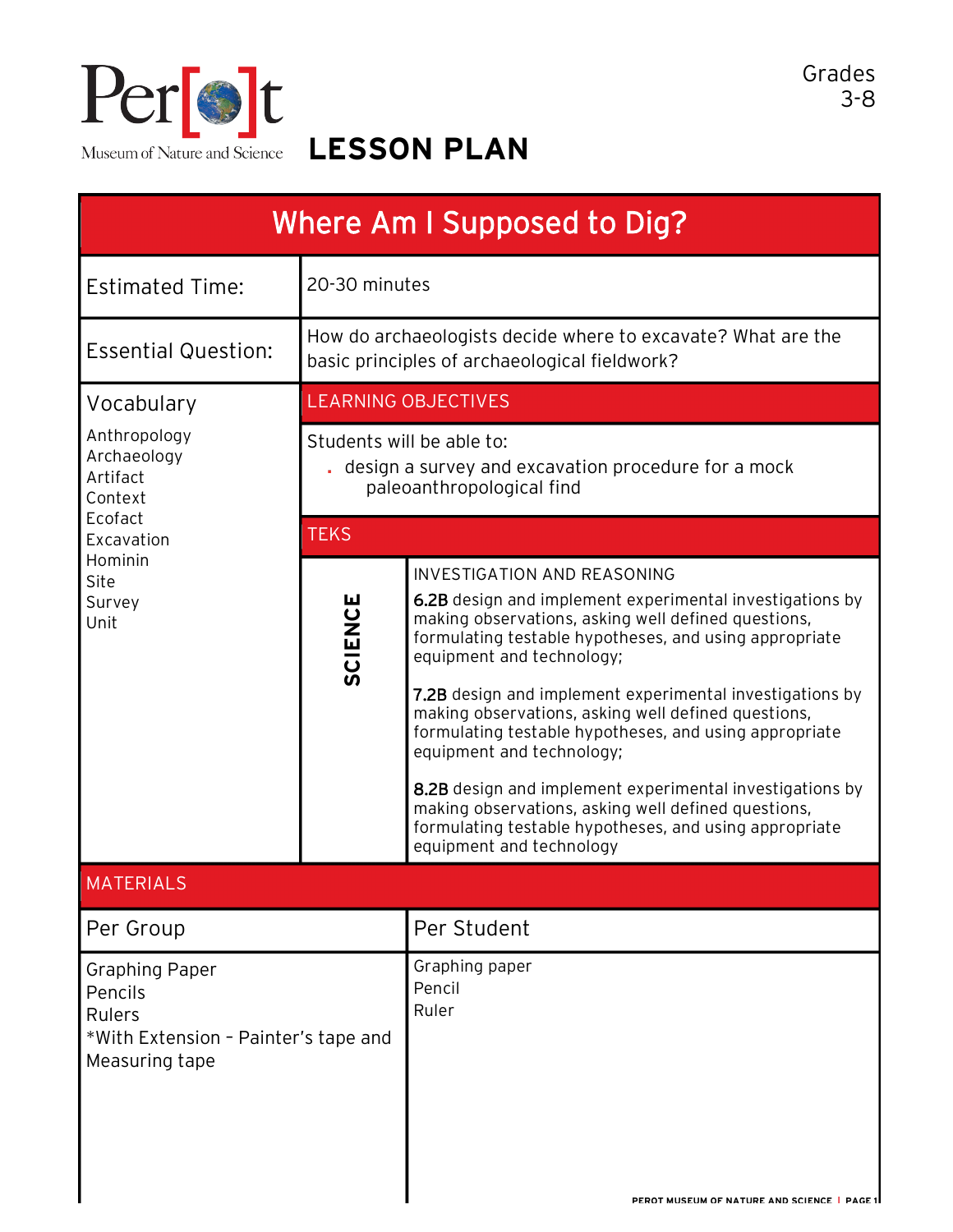## PROCEDURE

## Day 1:

## Introduce students to the topic:

Finding a hominin fossil in the ground is exceptionally rare.

Of all of our human ancestors that once walked the earth, the remains of only a select few have managed to evade millennia of natural processes that threaten their preservation. These bones that do survive and enter the archaeological record are small, scarce and sometimes underground. Paleoanthropologists also find fossils that are visible on the surface from erosion. Even though the odds are not in their favor, paleoanthropologists continue to generate new finds and new information about our human past.

Where do they find these fossils? How do they decide where to search? How do they decide where to excavate? Once they do determine where the fossils might be, how and where do they dig the holes? Let's chat with our field team at Rising Star Cave to shed some light on this issue, but first, let's see if we can figure it out for ourselves.

(1) Inform students that some school employees have reported some very interesting rocks on the playground (or soccer field, school yard, parking lot…etc.). They think that the rocks may be bone, but they are unsure. They also do not remember where they found these rocks. There have been rumors of ancient hominin fossils on this school property, but no real evidence exists besides a couple of second-hand accounts.

(2) Explain to your students that they need to come up with a plan to find these potential bones and determine whether or not they are fossil material. They will need to be very organized, collaborative and efficient to locate the material before time (funding) runs out.

(3) Divide students into groups of 3-5 and tell them to come up with a plan. How will they find potential areas to excavate? How will they split up? Who will cover which areas? When they decide where they might want to dig, how will they do it? Which tools will they use? Provide graph paper for students to plot out a survey plan for the designated area.

## Day 2:

(1) Google Hangout with scientists and explorers from Rising Star cave in South Africa. If you cannot make a Google Hangout with the team, watch one of the recorded sessions online. Have your students ask them how they figure out where to excavate. See how their strategies compare to the students' methods. Is it similar? Different? If it is different, why is that? Does it have anything to do with the context of the finds (cave vs. field)?